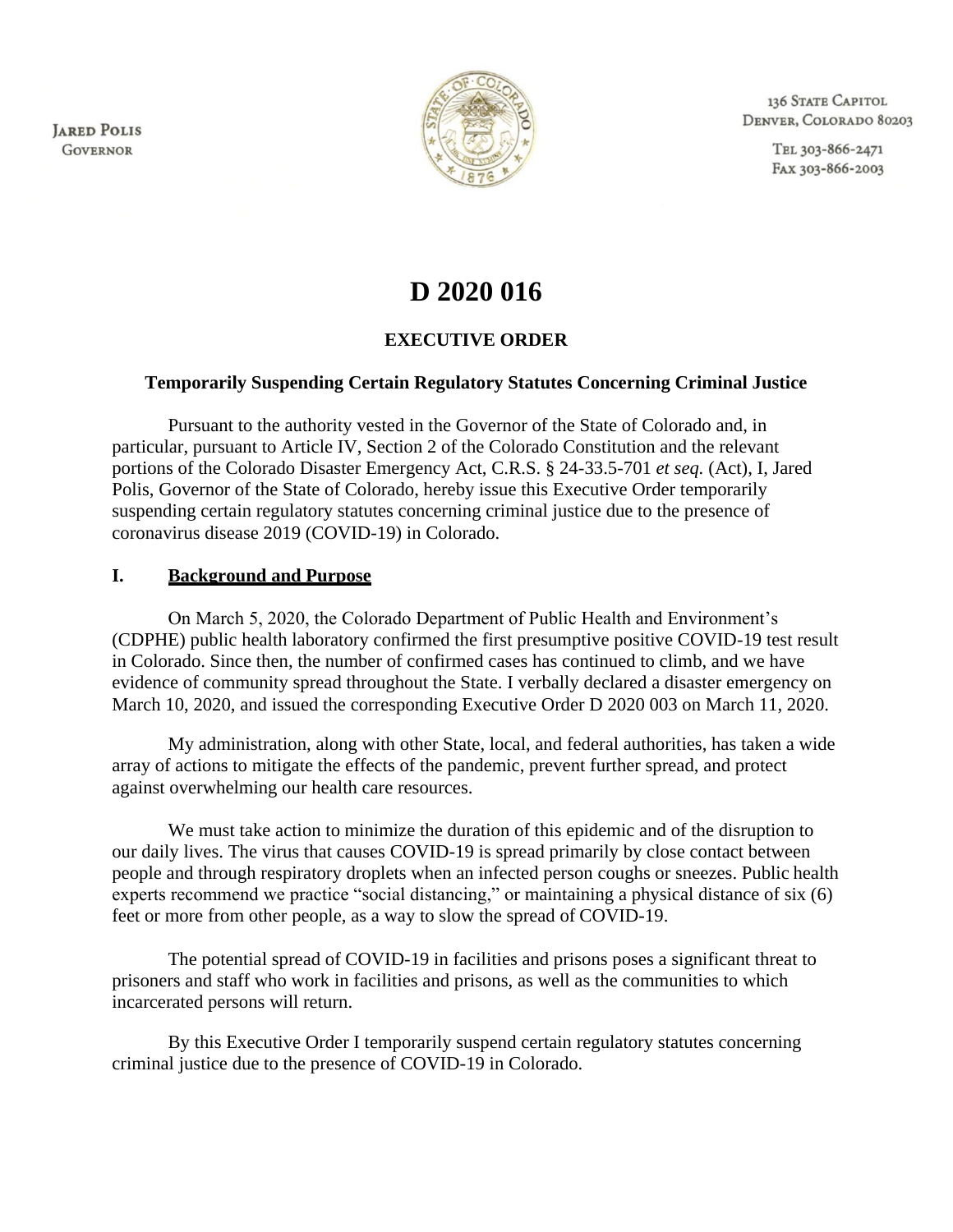### **II. Directives**

- A. In compliance with Centers for Disease Control and Prevention's (CDC) Interim Guidance on Management of Correctional and Detention Facilities, I temporarily suspend the Colorado Department of Corrections' (DOC) duty to receive and take custody of prisoners pursuant to C.R.S. § 16-11-301 and -308. I direct DOC to identify the criteria that would justify the acceptance of such prisoners. Offenders shall remain in any pre-transfer facility until otherwise directed by the DOC.
- B. I temporarily suspend the caps and criteria on awards of earned time credits set forth in C.R.S. § 17-22.5-405. During this time, DOC shall have the discretion to make awards of earned time credits as it deems necessary and appropriate to safely facilitate the reduction of the population of incarcerated persons and parolees to prevent an outbreak in prisons.
- C. I temporarily suspend the criteria for release to Special Needs Parole set forth in C.R.S. § 17-22.5-403.5 and C.R.S. § 17-1-102 (7.5)(a). During this time, the Colorado Department of Corrections shall have the discretion to identify interim criteria for Special Needs Parole and refer persons who meet those criteria to the Parole Board.
- D. I temporarily suspend the portion of C.R.S. § 17-27.5-101(1)(a) that requires a prisoner to successfully complete a regimented inmate discipline program before DOC has the authority to establish and directly operate an intensive supervision program.
- E. I temporarily suspend the provisions of C.R.S. 17-1-104.3 (1)(b.5), addressing the custody level of offenders and duration of time for which the DOC may incarcerate persons at the Centennial Correctional Facility- South, operated by the DOC and located at the East Cañon Complex in Cañon City, Fremont County, so as to make the 650 beds at that facility available to the DOC to house persons of mixed classification for operational needs related to the COVID-19 outbreak.
- F. I temporarily suspend the requirements of C.R.S § 17-27-108(5) allowing for a transfer limit of up to ten percent of annual appropriations among or between line items for community corrections program services for the remainder of Fiscal Year 2019-20. The suspension will allow the Department of Public Safety (DPS) the ability to exceed ten percent of annual appropriations to provide financial assistance that promotes the economic stability of community corrections clients and the system, as well as the State.
- G. I direct DPS to identify funding allocated in the Fiscal Year 2019-2020 to be utilized for the purposes of suspending the \$17.00 a day subsistence payments required from community corrections clients, the purchase of client hygiene, food, and other necessities, rental assistance, staff retention, and program financial stability.
- H. Nothing in this Executive Order supersedes the rights provided to victims through C.R.S § 24-4.1-302.5, the Colorado Victim Rights Act.